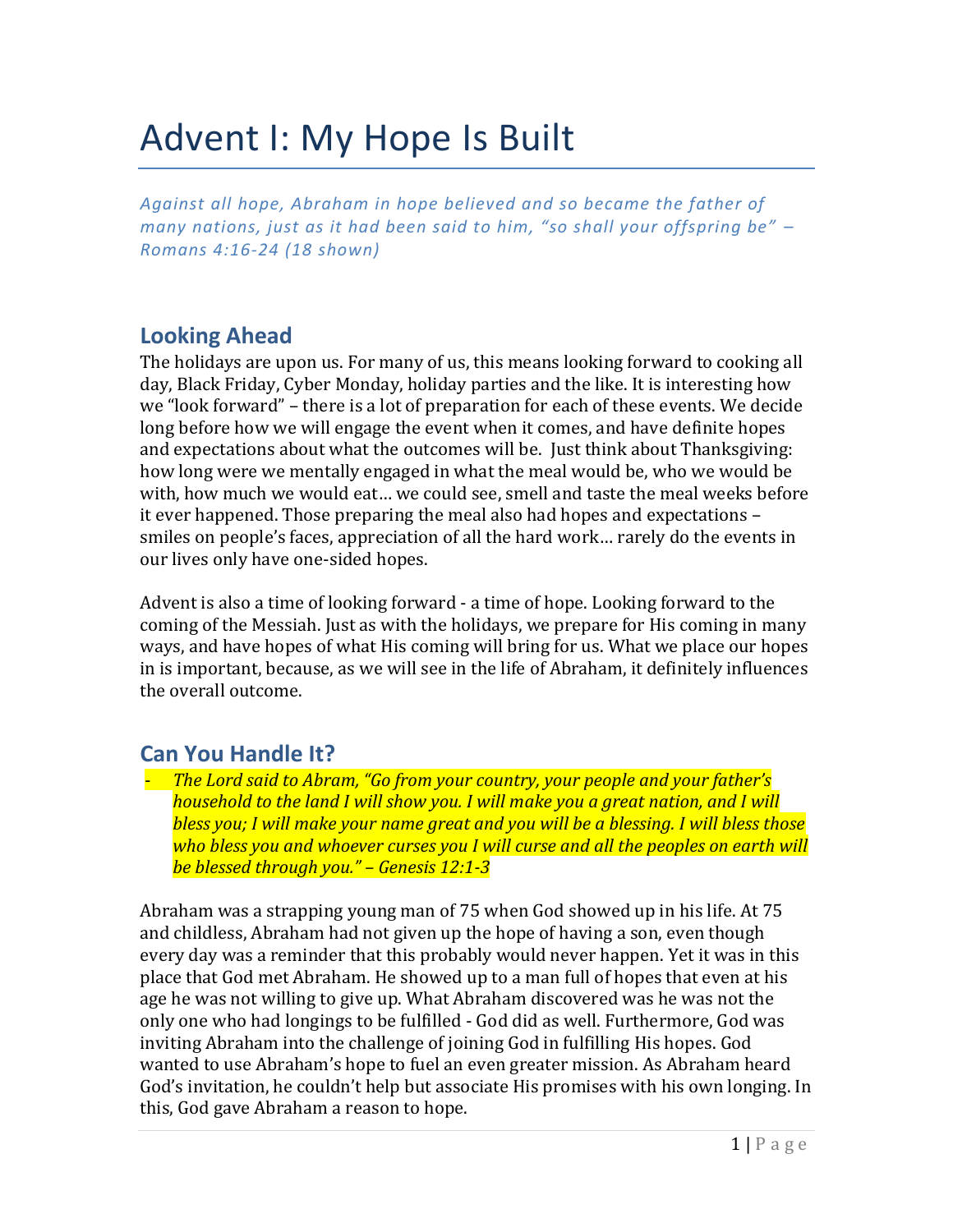- *he took his wife Sarai, his nephew Lot, all the possessions they had accumulated and the people they had acquired at Haran, and they set out for the land of Canaan and they arrived there – Genesis 12:5*

God called, Abraham answered, and he was on his way to fulfill what God promised: *I will make you into a great nation, and all will be blessed through you.* Abraham took God's word and set out with members of his family and entourage, not knowing exactly how God would fulfill Abraham's hopes, but was willing to accept any means to that end.

## **Hopes Deferred**

- *The Lord appeared to Abram and said, "To your offspring I will give this land." So he built an alter there to the Lord who had appeared to him – Genesis 12:7*

Abraham was following God and pressing toward God's promises, but he also had a dilemma. It was one thing for God to talk about blessing others through him, but now he was openly touching on the very thing that Abraham wanted for so long – children. At 75, Abraham was now being called on to accept that God was going to fulfill this lifelong hope – something that each day and year said would never happen.

- *Hope deferred makes the heart sick, but a longing fulfilled is a tree of life – Proverbs 13:12*

Abraham was not the only person who faced this dilemma. Zechariah was visited by the angel Gabriel as an old man and told that he would have a son. As much as he wanted to he was unable to believe this promise would be fulfilled. In this area, his heart was sick – unable to connect with God through faith in His promise, so God had to take drastic measures to ensure that he did not shortcut God's ability to bring His promise to fruition.

- *… and now you will be silent and not able to speak until the day this happens, because you did not believe my words, which will come true at their appointed time. – Luke 1:19*

**Sometimes we end up shortcutting the process God puts us through because of the heart sickness that comes from deferred hope. We have to hold on to the longing, knowing that when God does come through, it will be a tree of life for us.** 

Continuing to hope, even in the most difficult or challenging of circumstances allows God to fulfill His word which will be life giving (a tree of life) at the appointed time.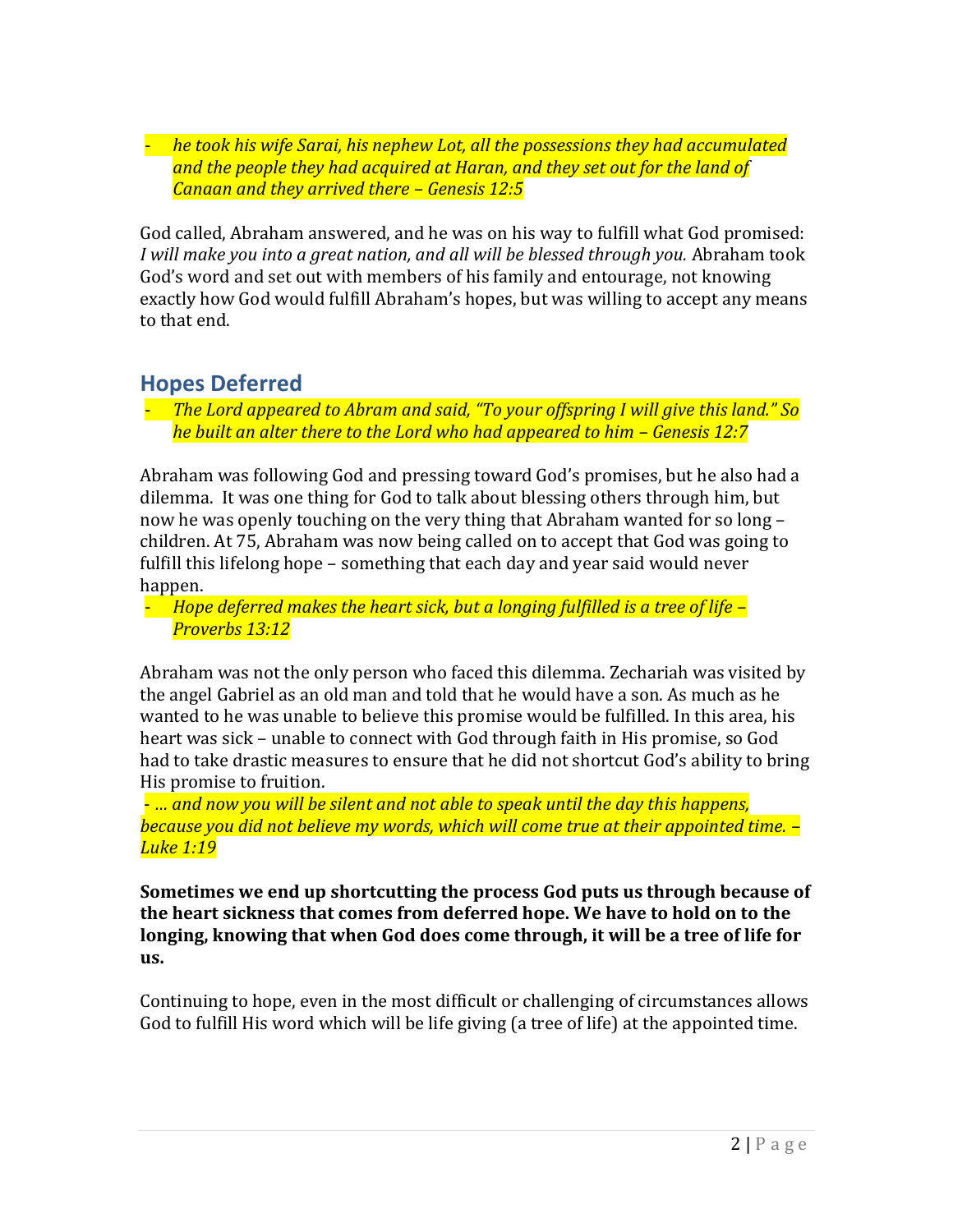| <b>Verse</b>  | <b>Text</b>                                                           |
|---------------|-----------------------------------------------------------------------|
| Genesis 12:2  | I will make you into a great nation                                   |
| Genesis 12:7  | To your offspring I will give this land                               |
| Genesis 13:15 | All the land you see I will give to you and<br>your offspring forever |
| Genesis 15:1  | Do not fear Abram. I am your shield,                                  |
|               | your very great reward                                                |

God's method of dealing with the heart sickness is to confirm His faithfulness to His promise. He continues to bring us back to focus so we can continue to hope.

## **Hope's Focus**

Abraham had quietly followed God through His promise but with this last promise had to speak up. Each of the previous promises was specific to Abraham's desire for a son. This desire, this longing became the filter through which he interpreted God's word. Even in later conversations with Sarah, they knew God had promised offspring, but instead of letting God move in His way, used the filter of their longing to determine their next steps to making it happen.

**Often we determine that God will use our ability to produce the fulfillment of His promise** *to us***. The stronger tie we have to that hope, the harder it will be to separate out our effort in fulfilling it.**

- *Do not fear, Abram. I am your shield, your very great reward. – Genesis 15:1*

God began speaking differently to Abraham, which caused him to speak up. God was not mentioning offspring anymore, at least at this time. As long as God continued to talk about the *one hope* that Abraham had, it was ok. When God turned the focus away, Abraham needed to refocus God on Abraham's need and desire.

- *Sovereign Lord, what can you give me, since I remain childless and the one who will inherit my estate is Eliezer of Damascus? And Abram said "You have given me no children; so a servant in my house will be my heir. – Genesis 15:2-3*

Abraham wanted God to fulfill his personal longing, not realizing that God also had a longing. Abraham wanted one son and a family name that would continue, but God wanted many sons – nations to be touched, affected and effectively *borne* through the faithfulness of one. God was bringing Abraham into His own longing, and through that introducing him to Hope itself.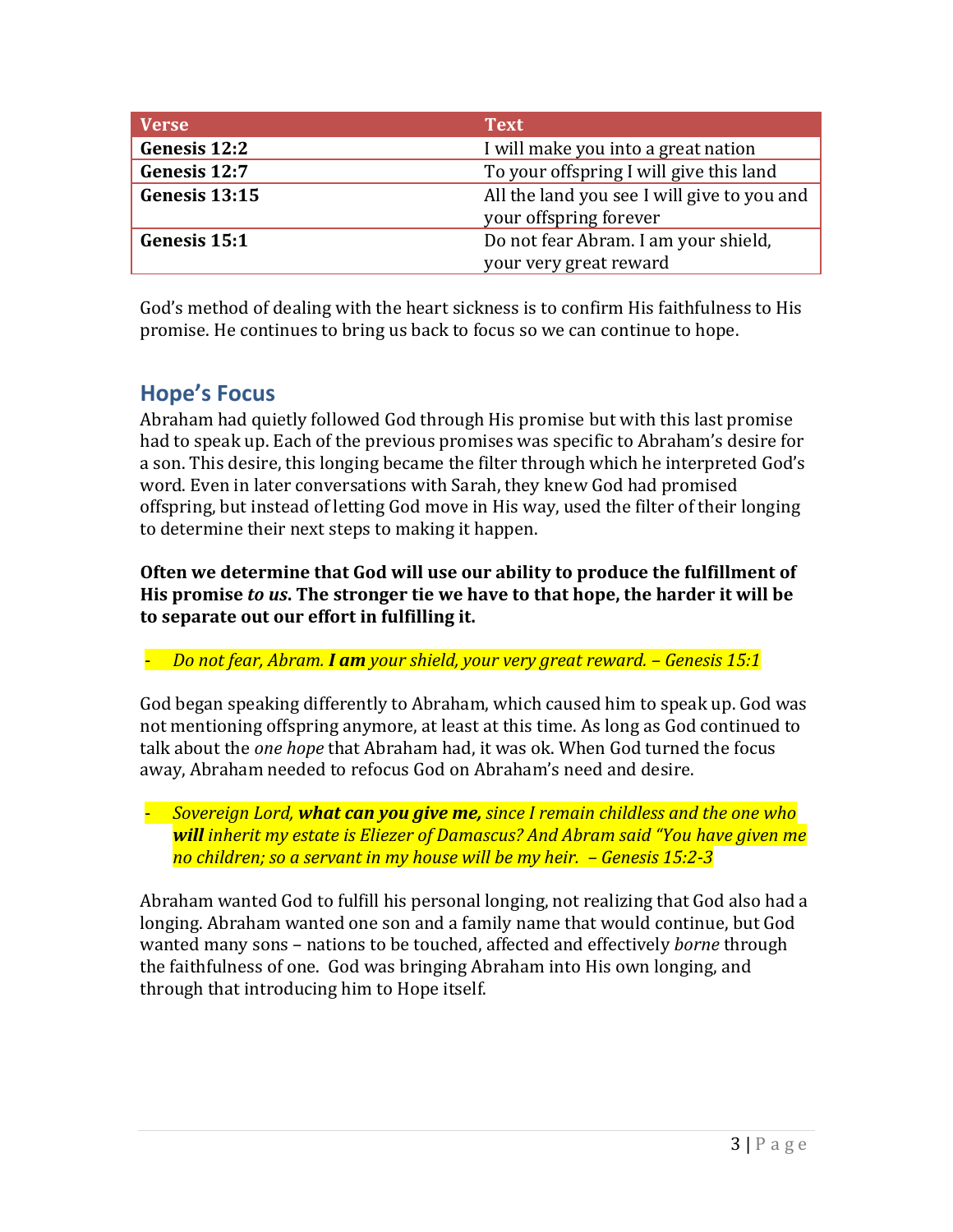#### **Hope Versus Hope**

- *Then the word of the Lord came to him: "This man will not be your heir, but a son who is your own flesh and blood will be your heir." He took him outside and said, "Look up at the sky and count the stars – if indeed you can count them." Then he said to him, "So shall your offspring be." Abram believed the Lord and he credited it to him as righteousness. – Genesis 15:4-6*

Abram wanted a son… an heir. What God had was much bigger. Abraham had hope for what was major for him, but God showed Abraham that what He wanted was so much greater. With God's word, Abraham was brought back into alignment with God's longing, His hope, and the promise He was prepared to fulfill.

- *Against all hope, Abraham in hope believed and so became the father of many nations, just as it had been said to him, "So shall your offspring be." Without weakening in his faith, he faced the fact that his body was as good as dead since he was about 100 years old and that Sarah's womb was also dead. – Romans 4:18- 19*

It would have been great had Abraham believed, then turned around to find his wife carrying the fulfillment of God's promise. That was not to be. God continued to walk Abraham to the **end of his own ability** to fulfill his longing. Abraham had to wait another 15 years. Not only that, he had to get to the point of saying that **God's promise is His to fulfill – I have no strength in myself to bring it to pass.**

Abraham saw his life's fulfillment in giving birth to a son. God saw Abraham's life very different, and brought Abraham to God's vision of him. In this, Abraham had to change his hope from "**having** a son" to **God Himself**.

- … *I am… your very great reward.* 

Abraham's hopes had to change. He could not hope in his own ability. He couldn't even hope just in the fulfillment of his longing. Abraham had to shift from what he had hoped in and turn to hoping in God alone.

- *I said I will watch my ways and keep my tongue from sin; I will put a muzzle on my mouth while in the presence of the wicked. So I remained utterly silent, not even saying anything good. But my anguish increased. My heart grew hot within me. While I meditated, the fire burned. Then I spoke with my tongue: "Show me, Lord, my life's end and the number of my days; let me know how fleeting my life is. You have made my days a mere handbreadth; the span of my years is as nothing before you. Everyone is but a breath, even those who seem secure. Surely everyone goes around like a mere phantom; in vain they rush around, heaping up wealth without knowing whose it will finally be. But now, Lord, what do I look for? My hope is in you?" – Psalm 39:1-7*